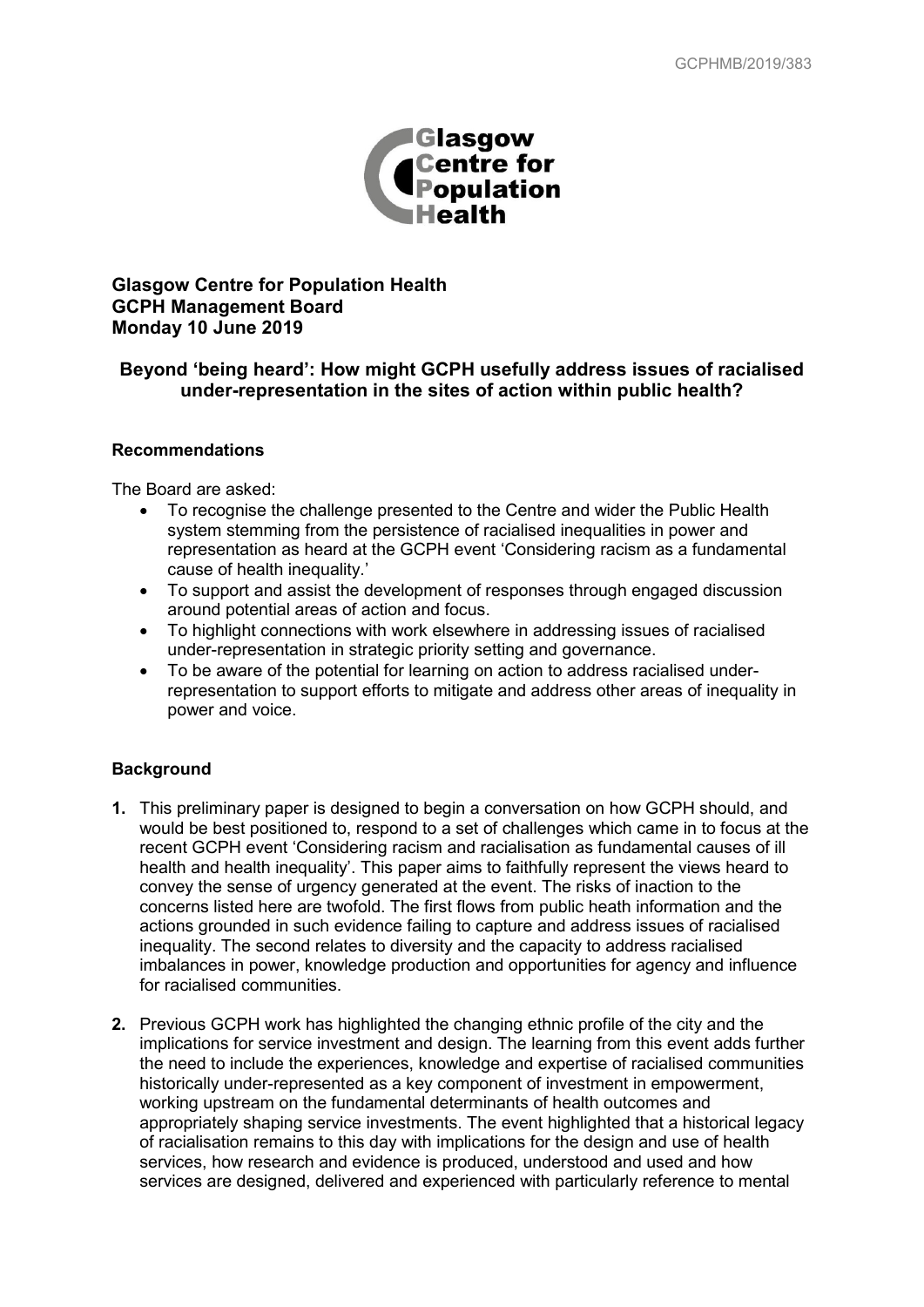health services. The risk of inaction is the failure to understand adequately the experiences which shape current and future health inequalities, the patterning of disease and how to shape the future delivery of services in response.

- **3.** This paper sets out the challenges presented and explores some potential responses appropriate to Centre's existing role and resource. An initial conversation has taken place with EMT to be followed by a period of wider engagement with the GCPH staff team and with expertise and experience in the city to identify and develop further actions. When moving forward, it is essential that people of colour are fully involved in this process.
- **4.** Given that the GCPH workplan has been approved for 2019/20 and associated budget allocated, any developments would need to be pursued in the context of existing capacity and resource in the first instance and following consideration by the Management Board and Scottish Government sponsor. Longer term work may require reprioritisation or additional funding.

## **The event: Considering racism as a fundamental cause of health inequality**

- **5.** This event was a follow-on to Professor Laura Serrant's contribution to GCPH's seminar series that explored the issue of health inequalities though the lens of race and intersectional identities. Laura's talk the night before had addressed the issue of diversity at the senior level of the NHS workforce (which she refers to as the 'snowy white peaks'). She highlighted the need to provide culturally safe practice where practitioners can understand racialisation and its impact. She challenged us to ask ourselves as organisations: What kind of organisation do we want to be?; what legacy would we like to leave?; and; how can we position ourselves to give equality a chance?
- **6.** The workshop the following morning (Annex A) was developed and chaired by Dr Ima Jackson of Glasgow Caledonian University who has spent her career working with and evidencing the experience and perspectives of marginalised groups. The invite list (Annex B) was curated to bring together senior policy makers and influencers with participants with both lived experience of racialisation and of working within the context of numerous responses to racial inequality in health policy, practice and research. Plenary inputs focused on Scotland's role in the historic development of systemic racialisation (the slave, sugar, tobacco and rum trades, colonialism) and need to acknowledge how Scotland's past has implications for experiences and inequalities today. Further scene-setting highlighted the production of knowledge and evidence on race as a 'fundamental cause' of heath inequality, that the process of racialisation changes over time while the power dynamic that creates adverse consequences is maintained. Community workers and activists were targeted and supported by Dr Jackson and invited to speak because of their particular expert knowledge and longstanding practice, providing challenge based on their experience of responses from policymakers, service planners and funders historically, raising a number of unresolved challenges discussed below. A 'Long Table' discussion structured the second half of the morning enabling a greater range of perspectives and experiences to be heard and engage in dialogue, including a challenge to the officers and service deliverers to listen to people's experience and act on it in the future.
- **7.** Fifty-five people registered for the event with forty-five attending on the day. It was reflected on by the organisers that attendance by senior decision-makers was slighter than originally hoped in part due to relative short notice and the event's timing during the Easter holidays/recess. There is an intention to run a similar event in future with greater attention given to targeting and timing of invitations.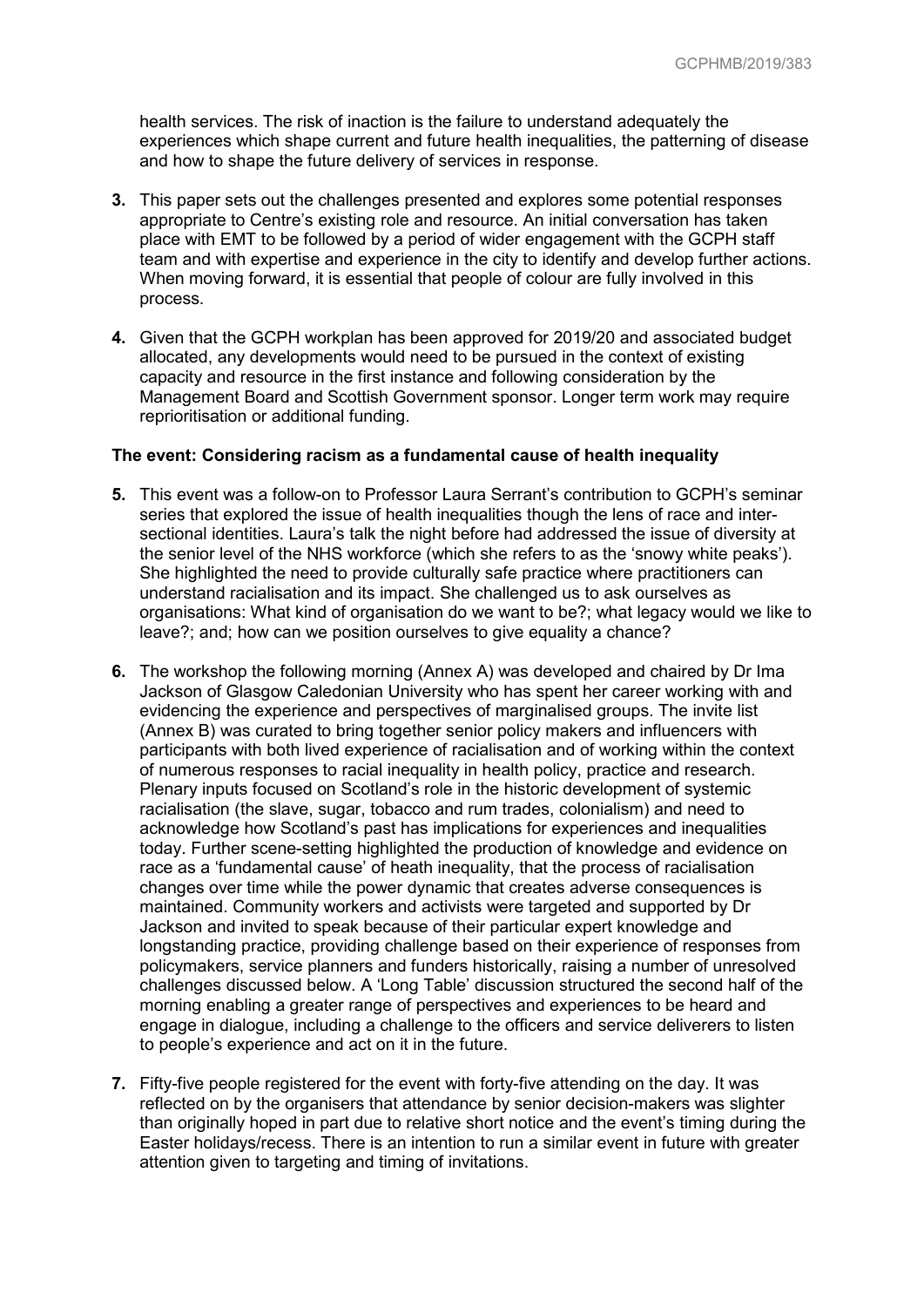## **The challenges presented**

- **8.** A number of recurring issues and themes were heard. These centred around issues of under- representation, particularly in decision-making structures and sites of action; of how lived experiences were conceptualised, sought and used within knowledge and evidence frameworks and; the persistence of racialised power dynamics against apparent policy and strategic efforts to address racial inequality.
- **9.** Questions were raised about the representation of BME groups at the forefront of decision-making, particularly in the composition of executive Boards. Whereas it has become a component of standard approaches to reflect diversity and respond to equalities legislation through seeking a diversity of perspectives, it was noted that it has become common and accepted for the racialised to have voice but opportunity to become active agents in processes of change has not followed. Policymakers were described as being responsive to hearing problems with great appetite for research. However, people of colour are not represented in the sites where action is developed and policy made. This challenge felt pertinent to GCPH as much as the wider health system.
- **10.** Other key points of learning discussed related to:
	- The failure of activity designed to address racialised inequality to become embedded in mainstream actions and agendas. Despite research and a proliferation of pilots, there was said to be little legacy. Without meaningful evaluation of short-term work, long-term change has not followed.
	- A failure to diversify the composition of decision-making structures and systems. This described on the day as through a process of 'co-opting' knowledge and experience to approve the actions of those in power. It was stated that *"in many cases people are co-opted who have little knowledge about the policy area or little knowledge about the policy process"* and that consultation can therefore be tokenistic without changing the composition of existing power structures. In short, capacity and capability has not increased through consultation and research.
	- In research and the identification of issues, terminology and a focus on 'single issues' can be unhelpful in shaping action to address structural and historical determinants. For example, the terminology of 'new communities' currently pervades, when in fact some have been here for 70 years. This does not help in terms of mainstreaming. Similar to the situation in terms of decision-making, people of colour have also been understood as 'subjects' rather than active participants in research design.
	- Despite ostensible policy support such as equalities legislation and a mandatory requirement to publish outcomes, it has failed to deliver change the racial profile of the policy community. This was powerfully summarised by Judy Wasige (speaker on the day) as a situation where "*whiteness is firmly rooted in Scottish policy making."*
	- This comes despite a strong history of health activism by BME communities within the city including the African Caribbean Women's Association (formed 1988), Sickle Cell Thalassemia Support Group and the Meridian Centre.
	- The prevalence of mental health issues within BME communities was highlighted. BME people have double the rate of PTSD diagnosed but are less likely to be diagnosed with depression/anxiety.
	- People of colour have been simultaneously over and under researched. Under researched in terms of lived experience of racism and exposure to racial injustice.
	- The issue of racial trauma; the psychological consequences of racism, was prominent. The pervasiveness of racism and intersectional vulnerability; that people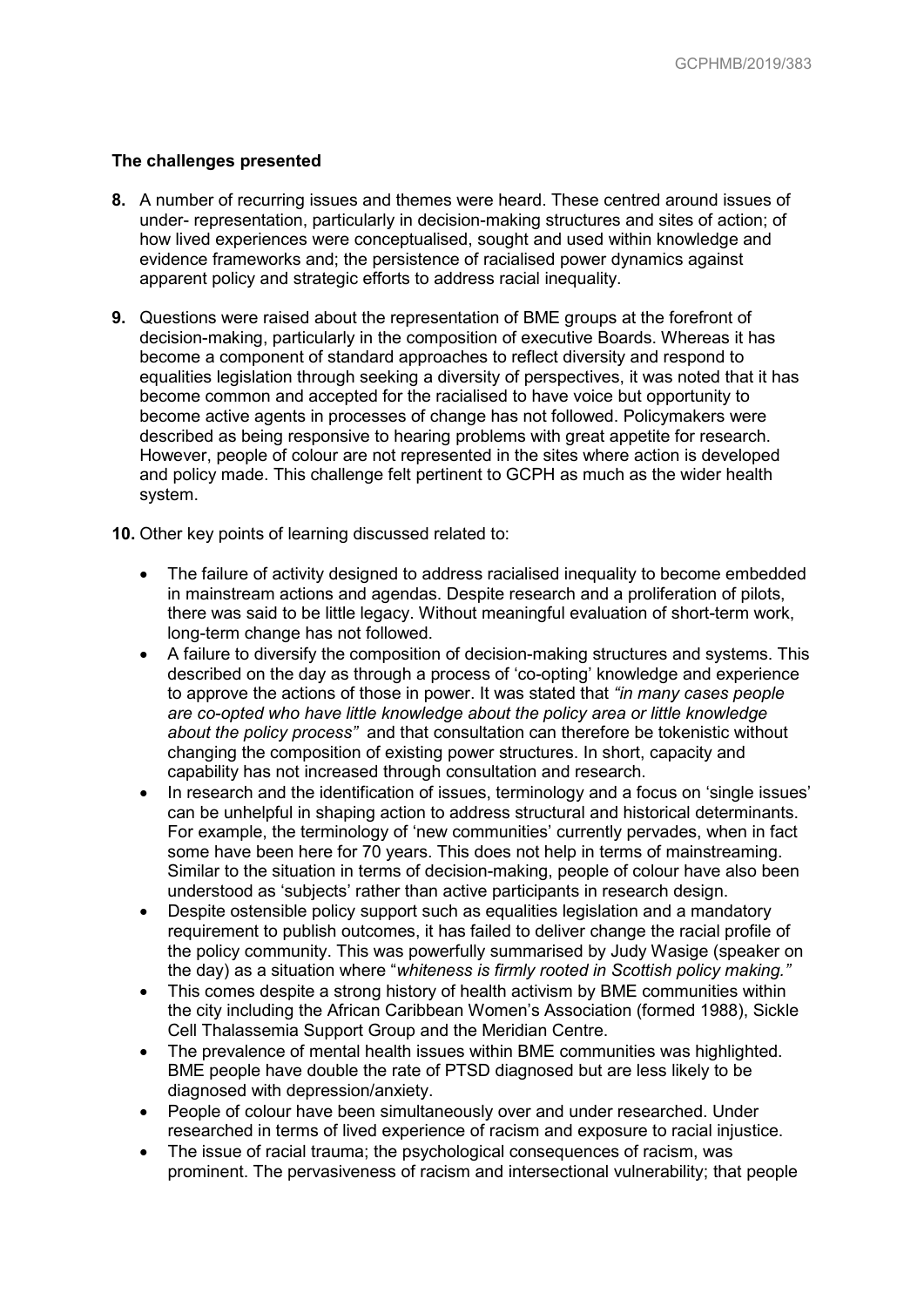who experience multiple forms of marginalisation are at risk of experiencing a greater number of trauma -related experiences. For example, people who have experienced a trauma in the past, such as abuse or being separated from parents, are impacted more severely to when exposed to racism.

- The weight of the past. Racial trauma is intergenerational and a failure to address historical trauma (described as 'the conspiracy of silence') has maladaptive consequences across generations.
- The role of the practitioners when individual experience meets racism there can be a failure of services, including mental health services, to identify and address the fundamental cause as racism.
- That systemic racism has cost for all in society.

## **Areas of response**

- **11.** The challenges indicate that responses are required at a system level but they also indicate a need for GCPH to reflect on its role both as a site of capacity and action internally but also through its influencing role in regard to knowledge generation and supporting new approaches to reducing inequality.
- **12.** Link and Phelan's framework on the mechanisms which cut across a range of 'the fundamental causes' to produce unequal health outcomes (presented by Professor Carol Tannahill during the workshop) offers a useful starting point for considering responses. Key elements of these mechanisms can be summarised as the influence of: knowledge; money and resource; power and prestige; and beneficial social connections.

### **Knowledge**

- **13.** This has two dimensions, one relating to choices made as to *what is prioritised* in terms of evidence production and the messages that come to the fore through analysis and dissemination. The second dimension relates to *what is recognised* as credible knowledge within existing hierarchies of evidence and leads to consideration of how we can become more receptive to a diversity of forms of knowledge and insight.
- **14.** Race and/or ethnicity historically has not been key to organising the shape of the GCPH work plan with a prevailing focus on socio-economic factors as underpinning a range of social determinants. A criticism we have heard in the past is that the analysis of the experiences of a range of characteristics that intersect with economic determinants, such as gender, disability, particular life stages and ethnicity, do not have strong visibility in our work plan. A key exception to this being our 2017 publication 'The changing ethnic profiles of Glasgow and Scotland' that sought to understand the service investment implications of the changing ethnic profiles in Glasgow and Scotland.
- **15.** In terms of influencing our priorities, our current strategy to promoting a diversity of perspectives in setting agendas is delivered through our Community Engagement and Empowerment (CEE) Strategy, our steering groups and networks of collaboration. This sees CEE as a cross-cutting approach, characterising many individual pieces of work and steps taken through our Community Engagement Manager post to mainstream coproductive approaches to research design, data collection and data interpretation. A strong example of this way of working was the GoWell Panel, in which representatives of communities implicated and described within the Go Well study were involved in the interpretation and communication of findings.
- **16.** A similar panel approach could be utilised around work planning, the development of new work and interpretation of findings. Such an approach would require adequate and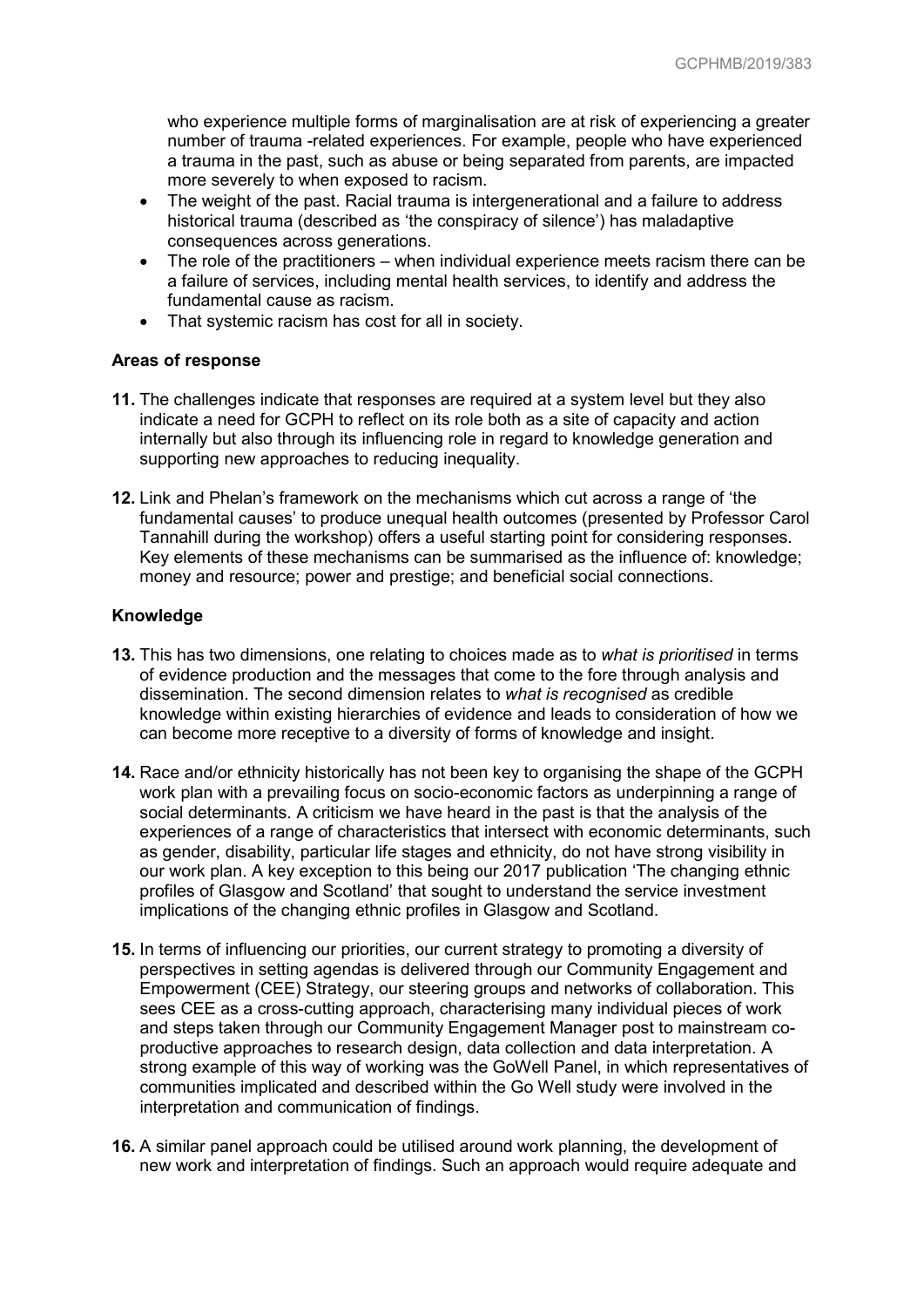not insubstantial resourcing, particularly in terms of time commitment. This said, the gains would be multiple, not only in terms of responding to the criticism of limited input into the Centre's priority setting but also in making an important contribution to some of the 'upstream' factors by utilising GCPH's investment to support the development of capacity and capability for leadership.

**17.** Other potential actions in the knowledge realm could be through PhD projects co-hosted at the Centre with Glasgow Caledonian University (pending funding applications). These could be developed to explore and evaluate approaches to removing the barriers that prevent the experiences of people of colour moving beyond consultation and engagement to embedded action and leadership positions. Complementing this, we could explore the place of race and racialisation within public health datasets and knowledge production and implications for priority setting and public health investment.

#### **Money and resource**

- **18.** Our work recognises both income and income inequality as important determinants of population health outcomes and their distinct patterning. However, we have tended not to operationalise ethnicity or race in our headline analyses but view it as a factor intersecting with a range of other demographic characteristics. This means key intersectional experiences and outcomes can be less prominent in our headline reporting. The above discussion around our role in the production and translation of knowledge may lead to a reappraisal of this approach.
- **19.** We may also wish to utilise the Centre's role as an economic actor and employer as space for action. Although the scope for broader impact is small due to our size, we could explore activity to develop and understand scalable practice to increase opportunity to public health, academic or NHS posts for population groups currently poorly represented within these sectors. The Centre is currently exploring a means of formalising work placements with community organisations, an approach which could be adapted to promote access to leadership experience by partnering with organisations such as the Council for Ethnic Minority Voluntary Sector Organisations (Cemvo). Any such engagement would position our partners as experts and as an opportunity for mutual learning and capacity building. Our location within the Social Research Hub may offer additional value and synergy through joint activity in this regard.

### **Power, prestige and beneficial social connections**

- **20.** The GCPH's governance structures its Board and Executive Management Team are designed to ensure representation of our partner organisations rather than the population the Centre serves. This is for well-established reasons, particularly to ensure the alignment and relevance of our work with partner policy concerns to create the conditions that increase the likelihood of impactful work. Our existing governance structures are not only about advice but also embody relationships of ownership and responsibility by including the organisations who have made a commitment to GCPH (politically, financially or in kind) round the table with responsibility for how those shared resources and collective commitments are utilised.
- **21.** Demographically, these structures reflect the structural imbalances and inequalities found elsewhere in the workforce. For this reason, there are strong reasons to justify activity focussing on promoting learning to inform action for change 'upstream' in terms of understanding how pathways to leadership can be supported and/or existing capacity, experience, talent and resources of a greater diversity of communities can better utilised. However, we may also want to discuss with the Board opportunities for diversifying the range of perspectives that offer strategic input.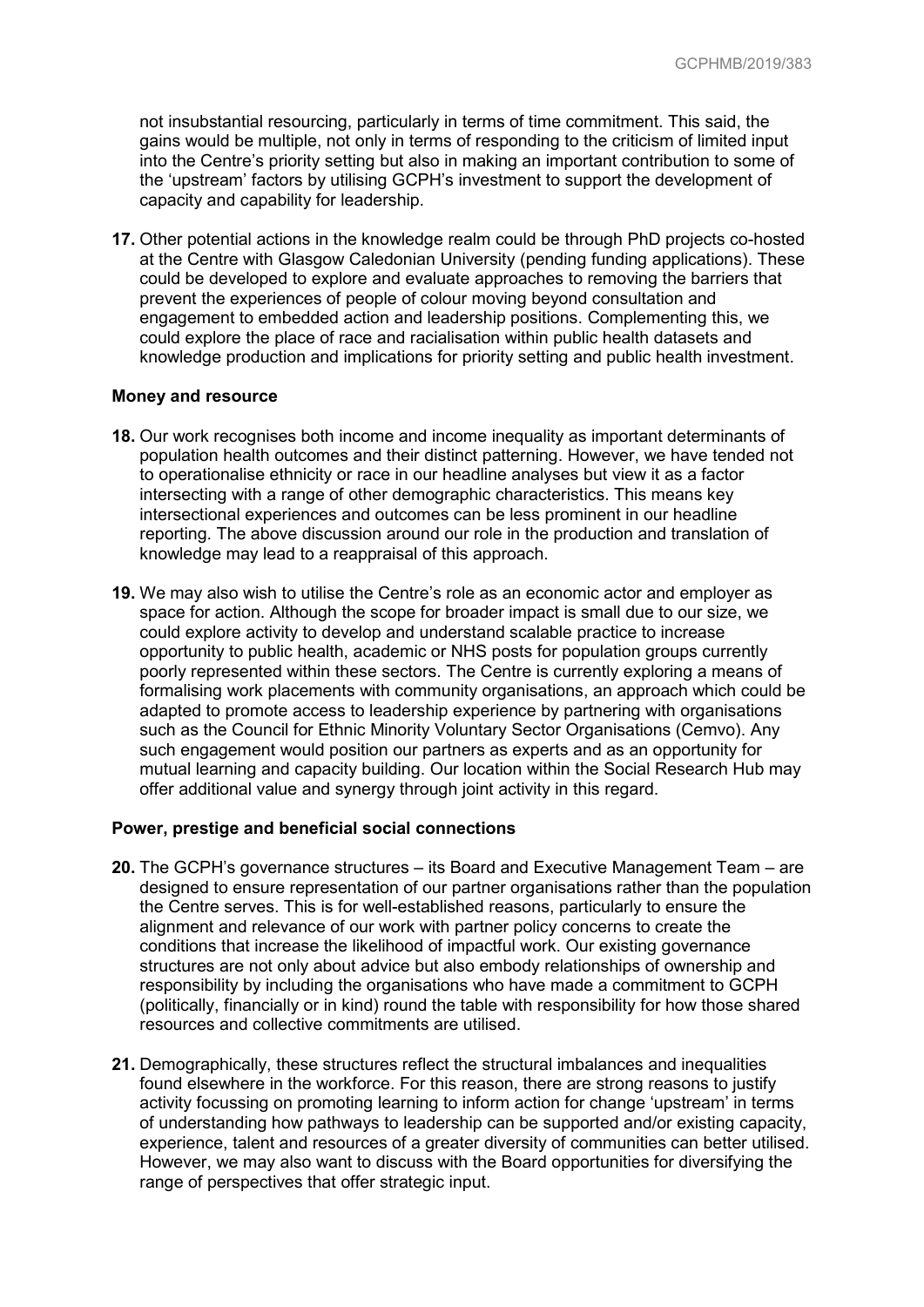**22.** If work responding to the challenge of under-representation was approved, an advisory group consisting of existing expertise and those who have engaged thus far, can be convened to shape the future direction of research and action. The relationship of such a group to our decision-making structures would need to be clear.

### **Beyond GCPH**

- **23.** The Centre's role as a partnership hub can be utilised to develop broader system wide responses and activities to the challenges raised by the morning and summarised here. This ambition can be supported by continuing joint work within NHSGGC and the inclusion of Mental Health services.
- **24.** A second event should be held, focussing on similar issues and utilising the 'the Long Table' method with greater attention to impact with senior decision-makers within NHSGGC, Glasgow City Council, Scottish Government and Public Health Scotland.

### **Conclusion**

- **25.** The Board are asked to consider and advise on the Centre's response and approaches highlighted to address issues of racialised under-representation in the decision-making spaces of public health and research and action around the issues of race and racialisation more broadly.
- **26.** We recognise two broad strands of potential activity. One area is how the Centre responds and develops approaches to ensure greater contribution of a diversity of voices from communities of colour, to our priority setting. We are aware of other areas of underrepresentation in both the Centre's programmes of work, priority setting and our wider network and look for advice on how we approach future development in this area.
- **27.** The second is wider in scope, utilising GCPH role in a broader partnership across the landscape of Public Health to generate discussion, debate and help in the identification of new investments to reduce inequality.

**May 2019 Pete Seaman and Jackie Erdman**